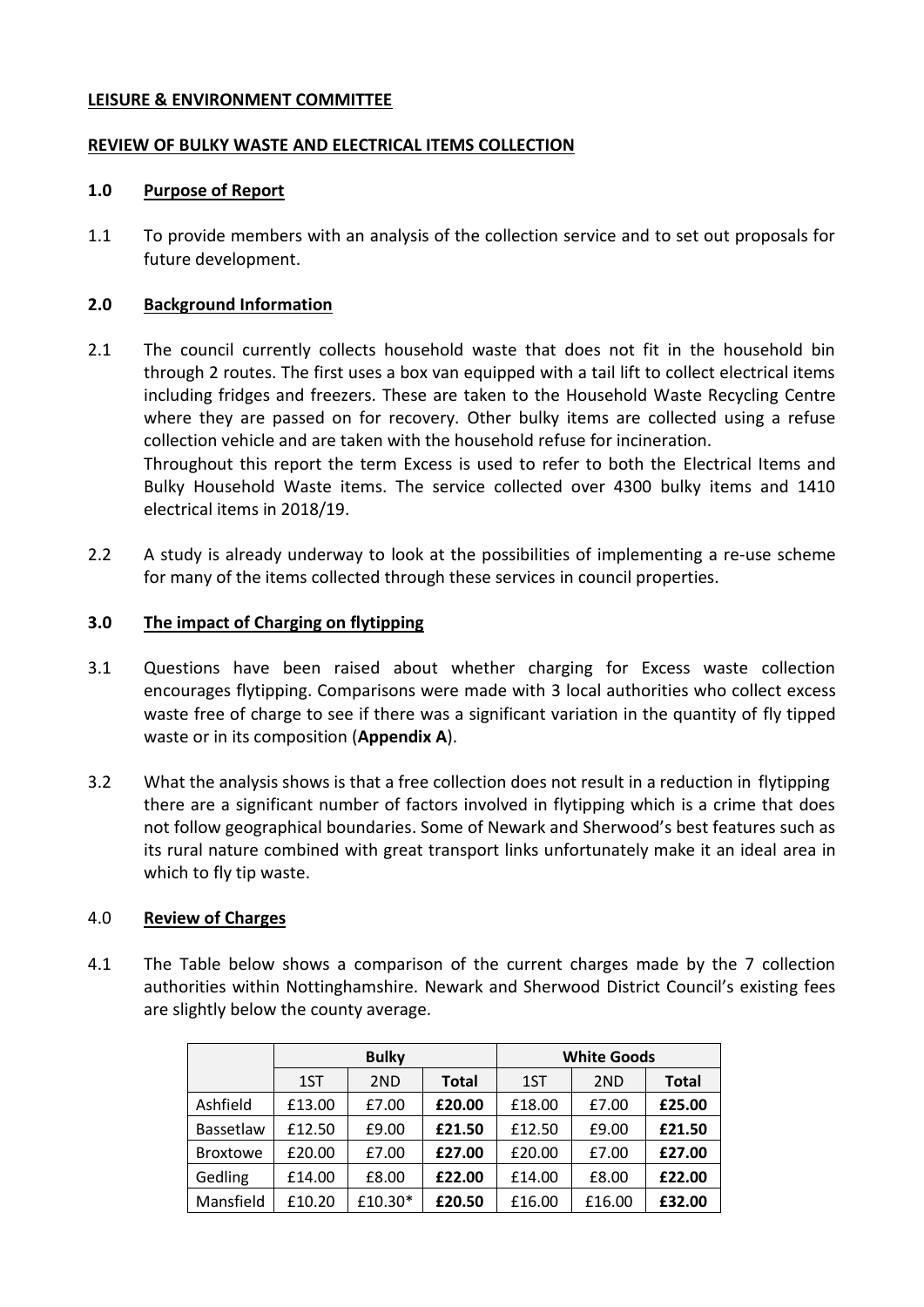| <b>Newark</b>    | f14.00 | £8.00 | £22.00 | f14.00 | £8.00 | <b>£22.00</b> |
|------------------|--------|-------|--------|--------|-------|---------------|
| Rushcliffe       | £17.50 | £8.50 | £26.00 | £17.50 | £8.50 | £26.00        |
| AVERAGE   £14.46 |        | £8.26 | £22.71 | £16.00 | £9.07 | £25.07        |
|                  |        |       |        |        |       |               |

\*can be up to 2 items

- 4.2 Moving to a free service is likely to have significant financial implications to the authority. As a waste collection authority we are legally bound to arrange for the collection of this type of waste and presently the charges levied allow us to collect this waste as a cost neutral exercise. Taking the figures from 2018/19 the service cost £84,524 to operate and the income achieved was £84,859. A free service would not only result in a shortfall of £84k but it would certainly dramatically increase the demand for the service which if this only resulted in a requirement for one additional team that would be another £84k, realising a total cost of £168k.
- 4.3 A free bulky waste collection might also have a detrimental effect on legitimate waste collection businesses in the area who are suddenly undercut by these changes.
- 4.4 Included within the figures for collection and charges is the disposal of white goods. As members will know, white goods when fly tipped can represent a real danger to the environment and to children. This type of waste has increasingly been left on footpaths by residents who hope that a "scrap man" will stop and take them away. This does happen but once the valuable parts are removed the white goods get fly tipped anyway. A calculation has been made to estimate the financial impact of removing the charge for the collection of white goods. For the financial year 18/19 the cost of the service was £6,000 and the income was £15,500 with over 1,200 items collected. Overall this represents a profit of £9,500. It is likely that a free service will attract more usage and so if the service was provided free of charge not only would the £9,500 profit be lost the cost of the service could increase to £12,000.

## **5.0 Proposals**

- 5.1 The recent resident's survey highlighted the requirement for additional resources in certain wards of the district. It is anticipated that at least 3 "Days of Action" will be carried out in 2020 and we would propose to provide free bulky waste collections during those days. This would alleviate pressures within the areas identified, allowing removal of stored items in gardens and communal areas as well as reducing the risk of fly tipping, which in turn will have an additional, positive impact on the environment.
- 5.2 That the bulky waste scheme is more widely promoted as a low cost and legitimate method of disposing of excess waste items
- 5.3 In order to make the scheme more attractive to residents it is proposed that we reduce the fee to £13 for the first item and £7 for subsequent items for both bulky waste and white goods. This would place our charges as significantly below the average for Nottinghamshire. Increased use of the service may make up for the drop in revenue.

### **6.0 Equalities Implications**

6.1 An implications checklist has been completed. No requirement for an impact assessment was identified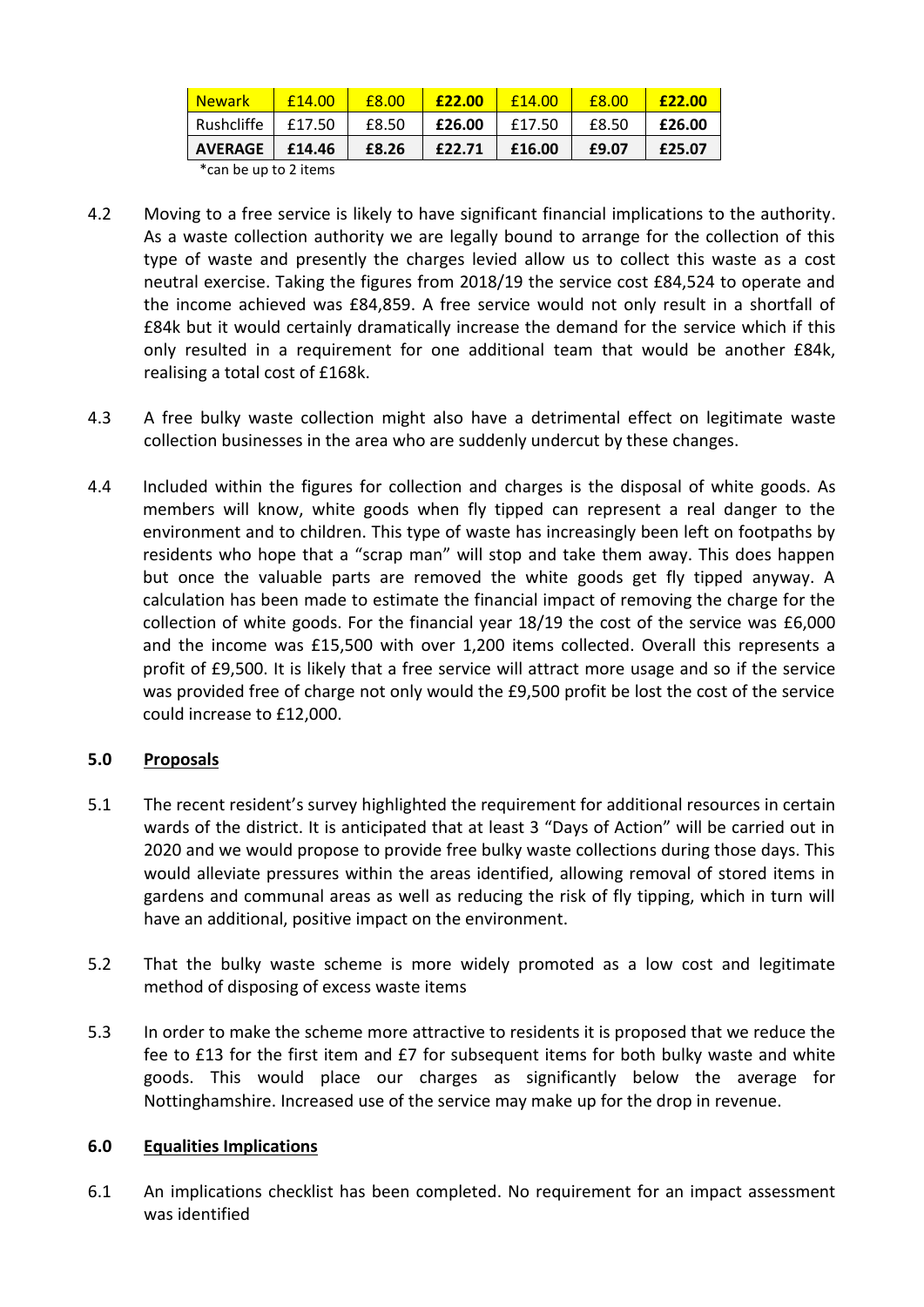## **7.0 Financial Implications** (FIN19-20/9731)

7.1 If the proposed changes are implemented we expect to see a decrease in revenue income of approximately £6,230. However it is hoped that service requests may increase following the reduction in prices and the extra promotion of the service. Any additional costs to promote the service can be met within the current Cleaner, Safer, Greener revenue budget.

## **8.0 Community Plan – Alignment to Objectives**

8.1 1.1 Increasing Awareness and take-up of the bulky waste collection service offered by the council.

1.2 improved communications around enforcement activity and bulky waste services.

## **9.0 RECOMMENDATIONS: that**

- (a) Newark & Sherwood do not progress with a "free of charge" bulky waste service at this time;
- (b) the bulky waste and white goods charges are altered in line with the proposals in 5.3;
- (c) the provision of free bulky waste days are trialled in selected areas and are dovetailed with the next 3 Days of Action being planned in 2020; and
- (d) some of the current Cleaner, Safer, Greener budget is utilised to fund the additional promotion of the bulky waste service.

### Background Papers

Nil.

For further information please contact Andrew Kirk on Ext: 5577

**Matthew Finch Director – Communities & Environment**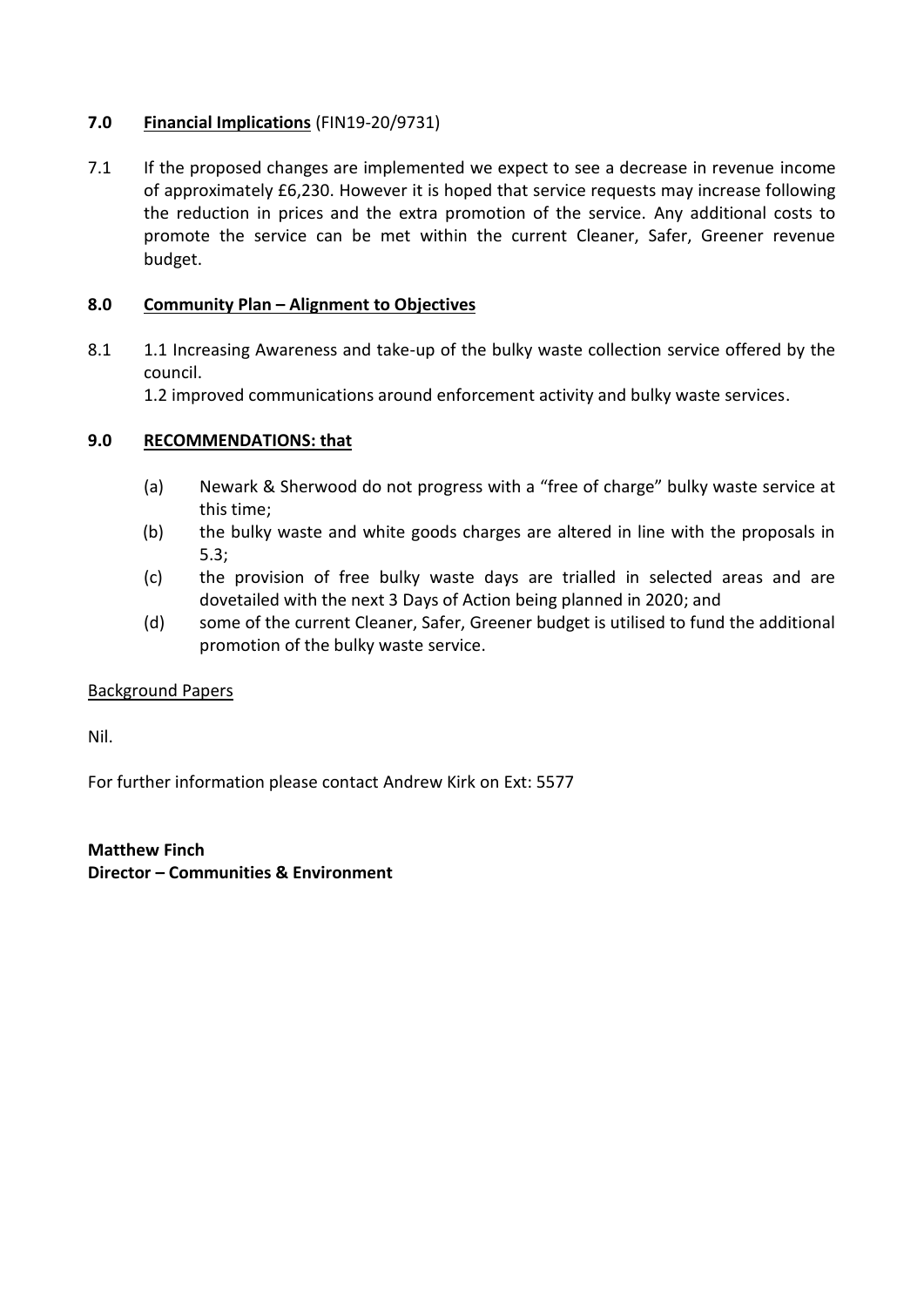# APPENDIX A – comparison of flytipping incidents 2018/19

|                                            | <b>Newark and</b><br><b>Sherwood District</b><br><b>Council</b> | <b>Nottingham City</b><br><b>Council</b> | <b>North</b><br>Lincolnshire<br><b>Council</b> | Charnwood<br><b>Borough Council</b> |
|--------------------------------------------|-----------------------------------------------------------------|------------------------------------------|------------------------------------------------|-------------------------------------|
| <b>Total Incidents</b>                     | 1372                                                            | 7864                                     | 1488                                           | 852                                 |
| <b>Single Black Bag Incidents</b>          | 159                                                             | 3716                                     | 34                                             | 19                                  |
| <b>Single Item Incidents</b>               | 182                                                             | 1820                                     | 150                                            | 182                                 |
| <b>Car Boot or Less Incidents</b>          | 229                                                             | 978                                      | 389                                            | 251                                 |
| <b>Small Van Load Incidents</b>            | 526                                                             | 816                                      | 553                                            | 254                                 |
| <b>Transit Van Load Incidents</b>          | 229                                                             | 534                                      | 270                                            | 115                                 |
| <b>Tipper Lorry Load Incidents</b>         | 46                                                              | 0                                        | 49                                             | 27                                  |
| <b>Significant / Multi Loads Incidents</b> |                                                                 | 0                                        | 36                                             |                                     |

Table A1 Number of flytipping incidents by size

|                                            | <b>Newark and</b><br><b>Sherwood District</b><br><b>Council</b> | <b>Nottingham City</b><br><b>Council</b> | <b>North</b><br><b>Lincolnshire</b><br><b>Council</b> | Charnwood<br><b>Borough Council</b> |
|--------------------------------------------|-----------------------------------------------------------------|------------------------------------------|-------------------------------------------------------|-------------------------------------|
| <b>Single Black Bag Incidents</b>          | 12%                                                             | 47%                                      | 2%                                                    | 2%                                  |
| <b>Single Item Incidents</b>               | 13%                                                             | 23%                                      | 10%                                                   | 21%                                 |
| <b>Car Boot or Less Incidents</b>          | 17%                                                             | 12%                                      | 26%                                                   | 29%                                 |
| <b>Small Van Load Incidents</b>            | <b>38%</b>                                                      | 10%                                      | <b>37%</b>                                            | <b>30%</b>                          |
| <b>Transit Van Load Incidents</b>          | 17%                                                             | 7%                                       | 18%                                                   | 13%                                 |
| <b>Tipper Lorry Load Incidents</b>         | 3%                                                              | 0%                                       | 3%                                                    | 3%                                  |
| <b>Significant / Multi Loads Incidents</b> | 0%                                                              | 0%                                       | 2%                                                    | 0%                                  |

Table A2 Incidents by size as a percentage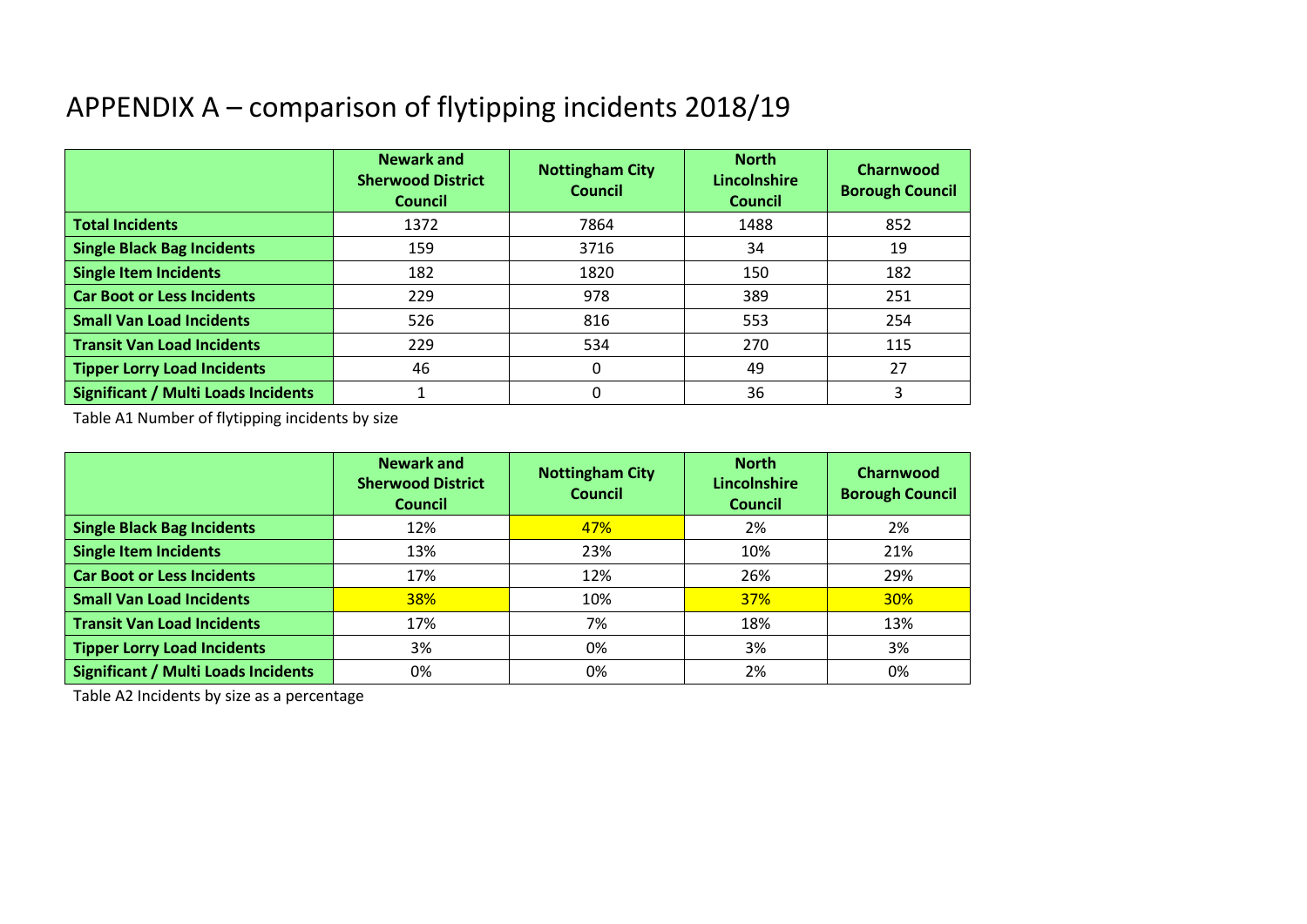|                        | Newark and<br><b>Sherwood District</b><br><b>Council</b> | <b>Nottingham City</b><br><b>Council</b> | <b>North</b><br>Lincolnshire<br><b>Council</b> | <b>Charnwood</b><br><b>Borough Council</b> |
|------------------------|----------------------------------------------------------|------------------------------------------|------------------------------------------------|--------------------------------------------|
| <b>Household Waste</b> | 52%                                                      | 86%                                      | 86%                                            | 63%                                        |
| <b>Other Waste</b>     | 48%                                                      | 14%                                      | 14%                                            | 37%                                        |

Table A3 Waste by Percentage Source

|                                   | Newark and<br><b>Sherwood District</b><br><b>Council</b> | <b>Nottingham City</b><br><b>Council</b> | <b>North</b><br>Lincolnshire<br><b>Council</b> | Charnwood<br><b>Borough Council</b> |
|-----------------------------------|----------------------------------------------------------|------------------------------------------|------------------------------------------------|-------------------------------------|
| Area (Sq Miles)                   | 251.5                                                    | 28.81                                    | 326.80                                         | 107.7                               |
| Number of flytips per square mile | 5.46                                                     | 272.96                                   | 4.55                                           | 7.91                                |

Table A4 – Number of flytipping incidents per Sq Mile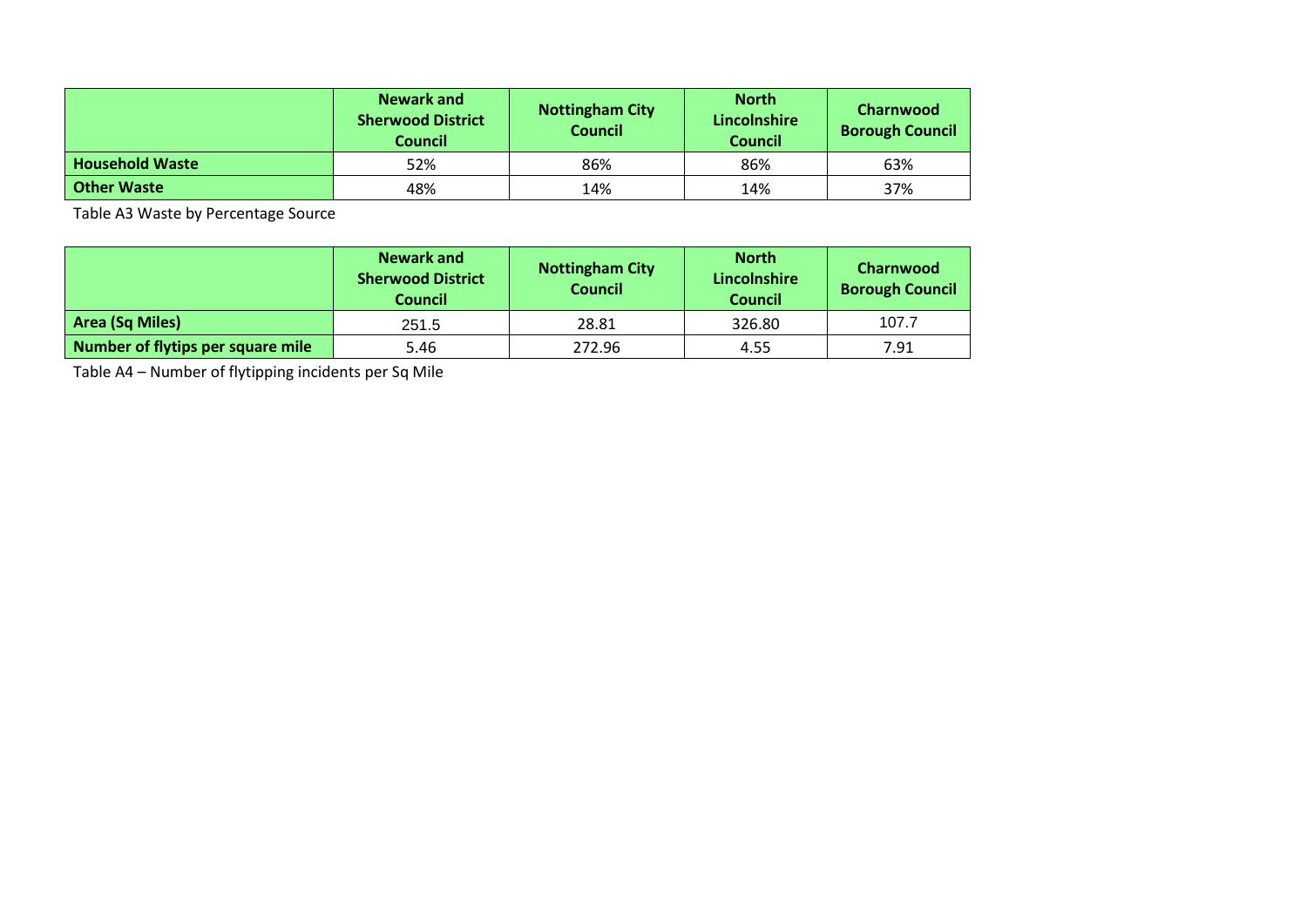|                                            | <b>Newark and</b><br><b>Sherwood District</b><br><b>Council</b> | <b>Nottingham City</b><br><b>Council</b> | <b>North</b><br>Lincolnshire<br><b>Council</b> | Charnwood<br><b>Borough Council</b> |
|--------------------------------------------|-----------------------------------------------------------------|------------------------------------------|------------------------------------------------|-------------------------------------|
| <b>Total Incidents</b>                     | 1372                                                            | 7864                                     | 1488                                           | 852                                 |
| <b>Animal Carcass Incidents</b>            | 1                                                               | 68                                       | 6                                              | $\Omega$                            |
| <b>Green Incidents</b>                     | 123                                                             | 481                                      | 51                                             | 86                                  |
| <b>Vehicle Parts Incidents</b>             | 21                                                              | 32                                       | 14                                             | 13                                  |
| <b>White Goods Incidents</b>               | 82                                                              | 596                                      | 71                                             | 74                                  |
| <b>Other Electrical Incidents</b>          | 6                                                               | 377                                      | 18                                             | 10                                  |
| <b>Tyres Incidents</b>                     | 82                                                              | 99                                       | 33                                             | 19                                  |
| <b>Asbestos Incidents</b>                  | 20                                                              | 37                                       | $\overline{2}$                                 | 25                                  |
| <b>Clinical Incidents</b>                  | 0                                                               | $\Omega$                                 | $\overline{2}$                                 | $\mathbf{1}$                        |
| <b>Constr / Demol / Excav Incidents</b>    | 175                                                             | 66                                       | 42                                             | 99                                  |
| <b>Black Bags - Commercial Incidents</b>   | 10                                                              | 106                                      | 10                                             | $\overline{2}$                      |
| <b>Black Bags - Household Incidents</b>    | 157                                                             | 4567                                     | 294                                            | 88                                  |
| <b>Chemical Drums, Oil, Fuel Incidents</b> | 16                                                              | $\Omega$                                 | 7                                              | 16                                  |
| <b>Other Household Waste Incidents</b>     | 475                                                             | 1261                                     | 893                                            | 361                                 |
| <b>Other Commercial Waste Incidents</b>    | 52                                                              | $\Omega$                                 | 26                                             | 3                                   |
| <b>Waste Type Measures Other</b>           | 152                                                             | 174                                      | 19                                             | 55                                  |

Table A6 Incidents by Type